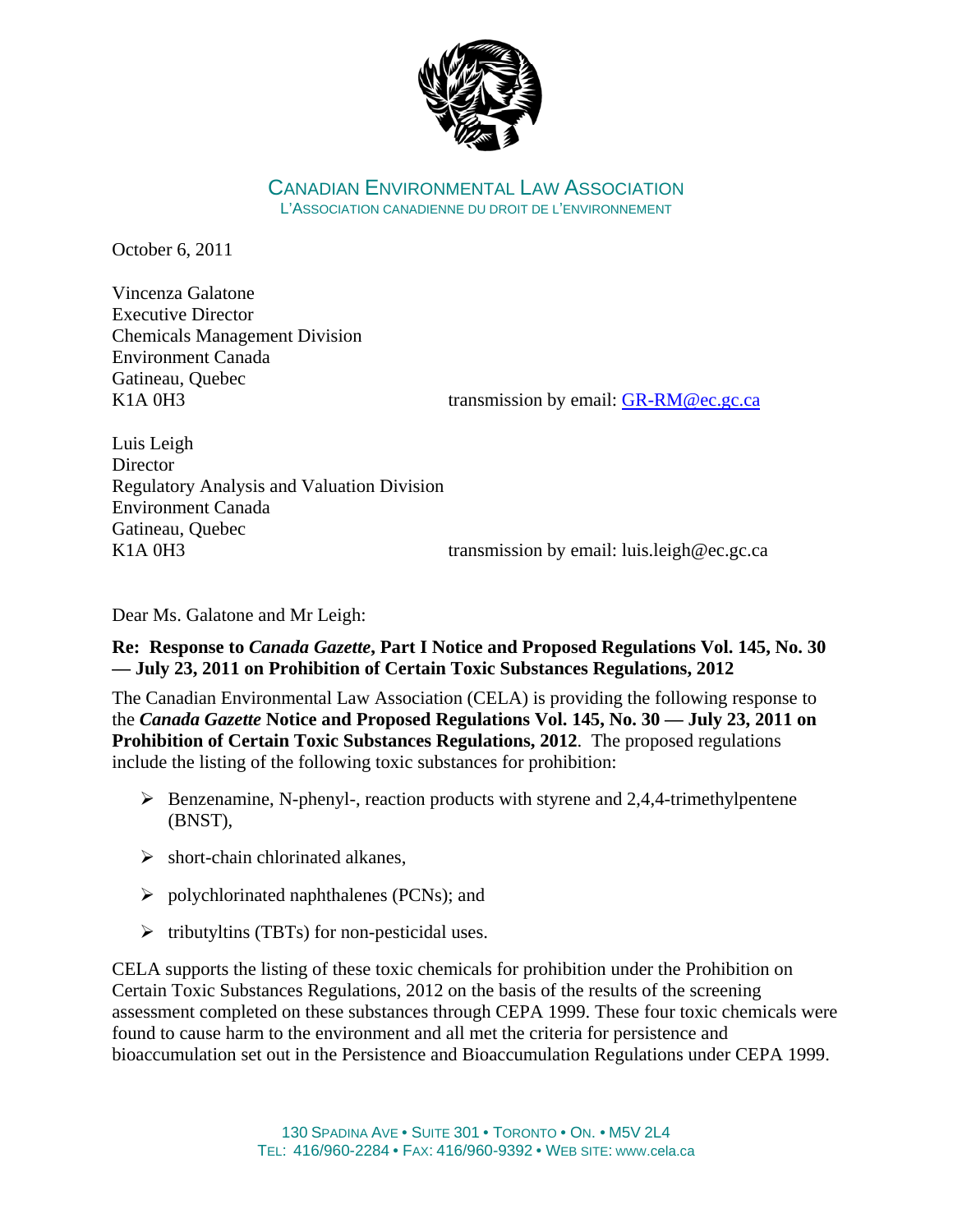CEPA 1999 calls for the virtual elimination of these substances. In accordance with CEPA 1999, the proposed regulations seek to prohibit the manufacture, use, sale, offer for sale or import of these toxic substances as well as products containing these toxic substances.

Short chain chlorinated alkanes (carbon chain length 10-13) and polychlorinated naphthalenes (PCN) are substances that have been added to the Protocol for Persistent Organic Pollutants under the United Nations Economic Commission for Europe (UNECE) Convention on Longrange Transboundary Air Pollution (LRTAP). The addition of these toxic chemicals for prohibition provides Canada the regulatory basis required to consider ratification of the amendments to LRTAP. CELA supports the efforts needed to make progress on the ratification process under LRTAP and, generally, to seek reduction of exposure of POPs to the global environment.

In addition, CELA supports the listing of hexachlorobenzene (HCB) to Part 1 Schedule 1 of the proposed regulation for complete prohibition. This listing represents a stronger commitment to prevent the release of HCB and supports Canada's activities to achieve obligations on HCB under the Stockholm Convention on POPs.

While we support the general scope of the proposed Prohibition of Certain Toxic Substances Regulation, there are gaps in the proposal relating to the level of management measures required on these toxic substances. Below is a list of some of our concerns on the gaps identified in the proposed Prohibition of Certain Toxic Substances, 2012 in relation to specific toxic substances. These are not comprehensive but warrant further consideration.

### *BNST*

 $\overline{a}$ 

- $\triangleright$  The government's proposed risk management measures on BNST prepared in August 2009 document would be achieved with BNST listing for prohibition.<sup>[1](#page-1-0)</sup> However, given the hazardous properties of this chemical (persistence, bioaccumulation and long range atmospheric potential), careful consideration should be given for additional regulatory measures that address releases of BNST from products through export activities and disposal methods associated with BNST stockpiles and waste. The Prohibition of Certain Toxic Substances Regulations does not adequately address these activities.
- $\triangleright$  The availability of alternatives to BNST have been identified. It is essential that this regulation include a requirement to assess the safety of these alternatives. The results of assessments conducted on alternatives should be incorporated into a reporting requirement and made available to the public. There is concern that chemical alternatives may possess similar or greater toxicity which may result in dangerous impacts to the environment or human health.
- $\triangleright$  The proposed two year timeframe for "temporary permission" to use of BNST and "to" allow industry to conduct additional research to determine new formulations and to obtain international product level performance certification for redesigned products

<span id="page-1-0"></span><sup>&</sup>lt;sup>1</sup> Environment Canada and Health Canada. August 2009. Proposed Risk Management Approach for Benzenamine, N-phenyl-, Reaction Products with Styrene and 2,4,4-Trimethylpentene (BNST) Chemical Abstracts Service Registry Number (CAS RN) 68921-45-9. Accessed at http://www.ec.gc.ca/eseees/default.asp?lang=En&n=136D3FBF-1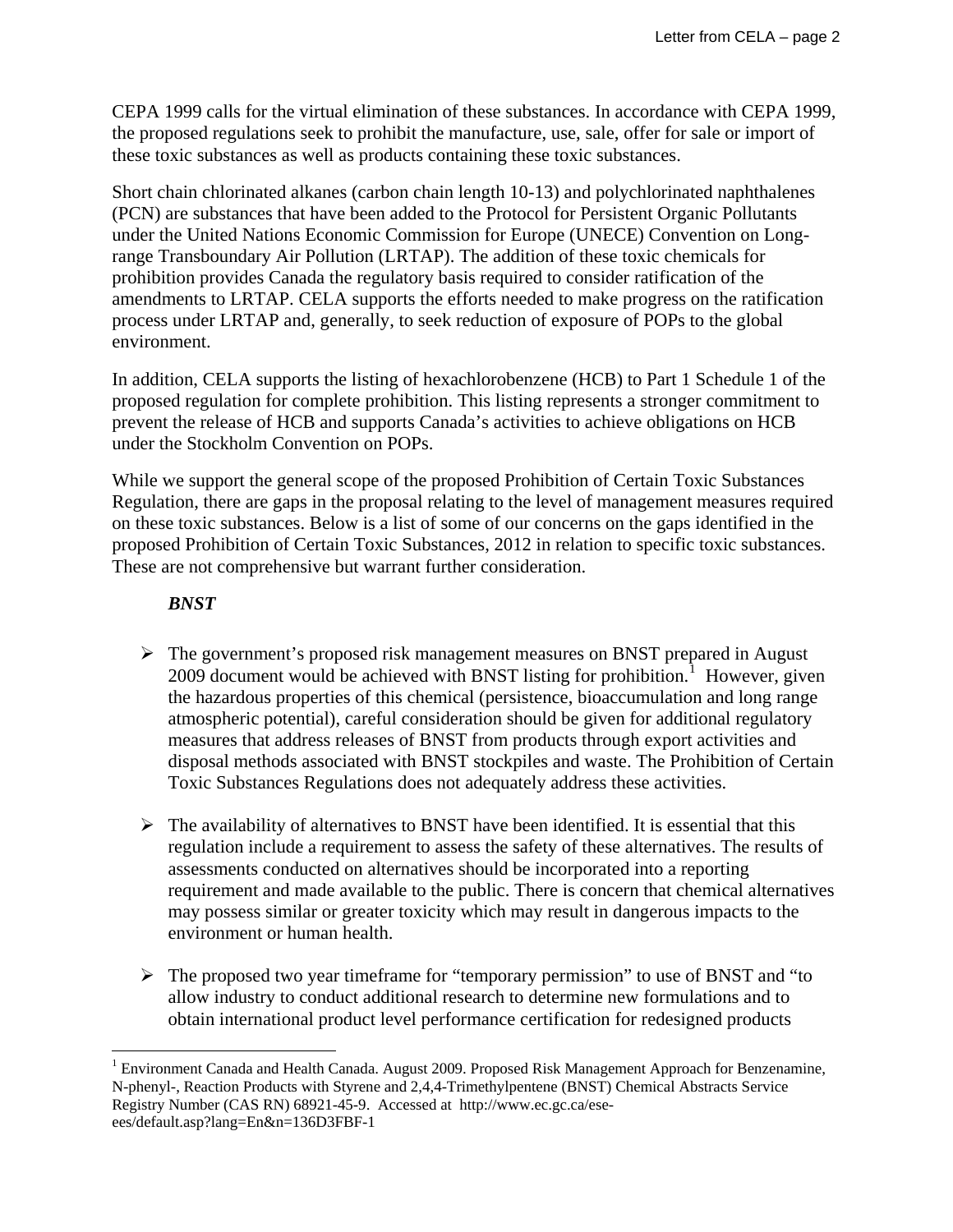containing substitutes for BNST $^{\prime\prime}$ <sup>[2](#page-2-0)</sup> has no sound basis. The timeframe to allow for continued use of major applications for BNST, including in lubricant oils and additives in engine oil, should be reduced from 2 years.

 $\triangleright$  The proposal indicated that "the proposed Regulations would allow these temporary permitted uses for two years as indicated in Column 3 of Part 2 of Schedule 2." Despite the timeframe outlined for permitted use, it appears that industry is also able to "request a permit as specified in section 6 of the proposed Regulations." Requests for permits are reviewed by the Minister and must meet the conditions outlined in section 7 of the Proposed Regulations. However, the conditions outlined do not include specific criteria by which to assess the adequacy of the request and does not include a component for public engagement in the process.

### *Short Chain Chlorinated Alkanes*

- ¾ Based on the assessment and proposed risk management strategy completed on chlorinated paraffins (CPs) in August 2008, all CPs met the criteria set out in section 64 of CEPA 1999.<sup>[3](#page-2-1)</sup> However, a proposal to prohibit only short chain chlorinated alkanes has been released to date When does the government expect to propose listing of remaining CPs to Schedule 1 of CEPA 1999 and develop options for management?
- $\triangleright$  The proposed regulation fails to address the elimination of short chain chlorinated alkanes from the disposal stream. If unaddressed, on-going releases of short chain chlorinated alkanes will occur and continue to impact the environment.
- ¾ Short chain chlorinated alkanes are being evaluated under the Stockholm Convention on Persistent Organic Pollutants. Since Canada has completed its assessment of these chemicals and is an active member of the POPs Review Committee, an expert committee whose mandate is defined by the COP to the Stockholm Convention, some additional consideration is warranted by the government of Canada to develop a regulatory measure that will address the full life cycle of these toxic substances. Furthermore, this process should also give consideration to identify safe alternatives that exist for short chain chlorinated alkanes.

## *TBT*

 $\triangleright$  The listing of TBTs to Part 3 of Schedule 2 is limiting. The proposed prohibition would not apply to:

> (a) tetrabutyltin containing a concentration of less than or equal to 30% by weight of TBTs; and

<span id="page-2-0"></span> $\overline{a}$ 2 Government of Canada. *Canada Gazette* Part I, Vol. 145, No. 30 — July 23, 2011 Prohibition of Certain Toxic Substances Regulations, 2012, REGULATORY IMPACT ANALYSIS STATEMENT. Accessed at http://www.gazette.gc.ca/rp-pr/p1/2011/2011-07-23/html/reg1-eng.html#reg

<span id="page-2-1"></span><sup>&</sup>lt;sup>3</sup> Environment Canada and Health Canada. August 2008. Proposed Risk Management Approach for Chlorinated Paraffins. Accessed at<http://www.ec.gc.ca/lcpe-cepa/default.asp?lang=En&n=D048964A-1#s1.2>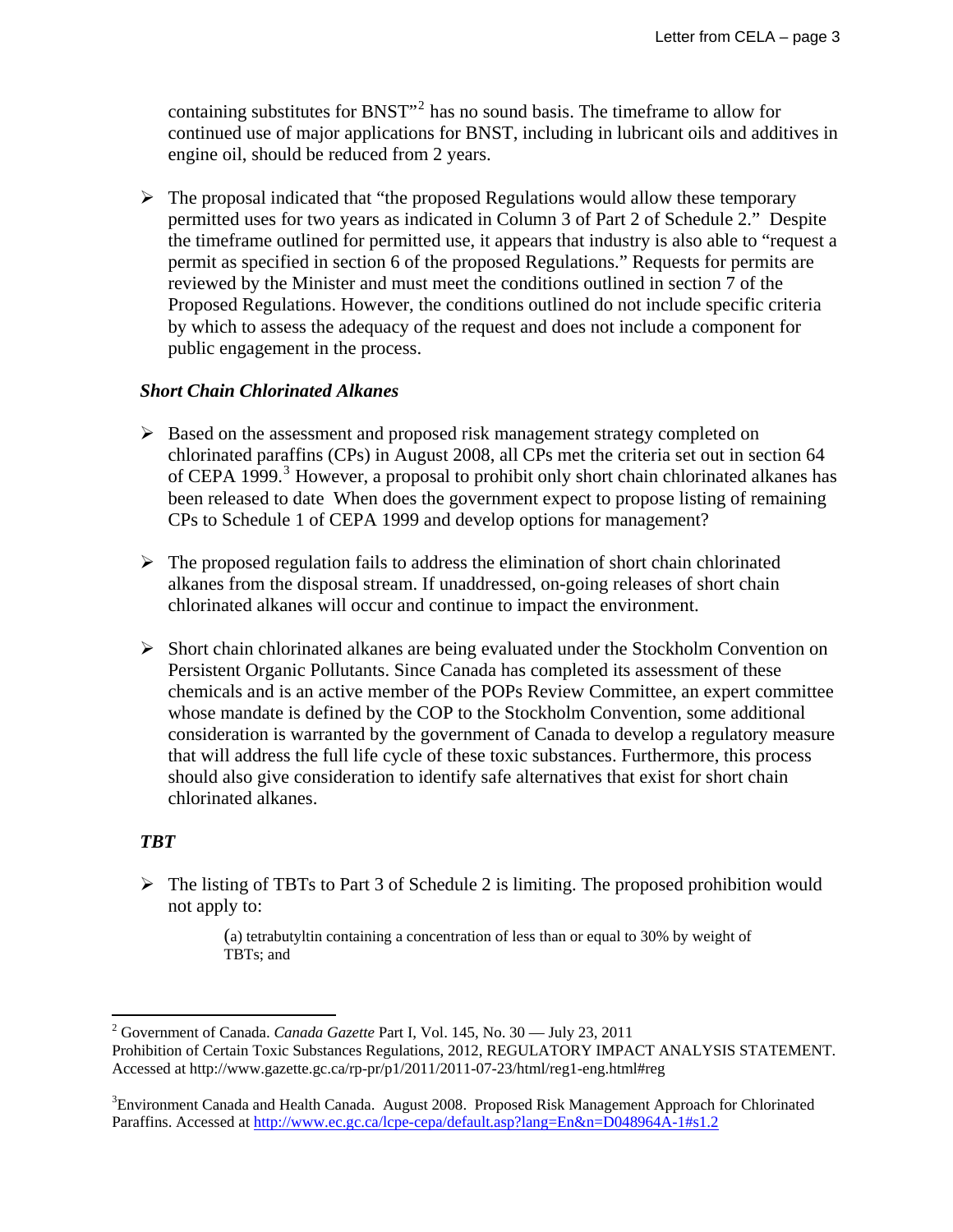(b) mono- and dibutyltins [in applications such as polyvinyl chloride (PVC) processing, glass coating or as catalysts], because TBTs are incidentally present in these products.

These exemptions represent a significant presence of TBTs. The Regulatory Impact Analysis Statement (RIAS) suggests that "any associated releases are being addressed by other risk management measures, or have limited environmental impact."<sup>[5](#page-3-1)</sup> The RIAS outlined the use of the Environmental Performance Agreement (EPA) and Code of Practice (CoP) as management tools for tetrabutyltin and mono- and dibutyltin. As nonregulatory tools, the government notes that they are being implemented but no data is available to determine their effectiveness in controlling these chemicals. We consider the use of these non-regulatory tools inadequate to address the concerns related to TBTs. The government had received similar comments from ENGOs in earlier consultations on this matter. No change in the approach to these other organotin substances has been processed. We continue to have concerns relating to the government's reliance on nonregulatory tools. We call on the government to reconsider its approach and require mandatory controls to tetrabutlytin, mono- and dibutyltins. Furthermore, the results of implementing these non-regulatory mechanisms should be released to the public for review and comments.

 $\triangleright$  In addition, the exemption does not provide a clear numeric limit to what is considered "incidentally present"[6](#page-3-2) . Other jurisdictions, including the European Union adopted a decision in May 28, 2009 to prohibit the use of triorganotin compounds and dibutyltin in articles.<sup>[7](#page-3-3)</sup> The prohibition of dibutlytin takes effect in January 2012. Canada should follow this approach and expand the prohibition to include dibutyltin, at a minimum.

### *PCNs*

¾ CELA noted in its response to the *Canada Gazette*, Part I, Vol. 145, No. 32 — August 6, 2011 to add PCNs to the Schedule 1 of CEPA 1999 that additional consideration should be given to include monochlorinated naphthalene, which may also be released along with other PCNs as unintentional by-products of industrial applications (e.g., cement and magnesium production, waste incineration, and metal refining.). Waste or emissions from these processes may contain a mixture of chlorinated naphthalene. Their appropriate and environmental safe disposal is a source of concern. The proposed regulation does not adequately address disposal methods for these toxic substances.

<span id="page-3-0"></span><sup>4</sup> Government of Canada. *Canada Gazette* Part I, Vol. 145, No. 30 — July 23, 2011

 $\overline{a}$ 

<span id="page-3-2"></span> $<sup>6</sup>$  Ibid.</sup>

Prohibition of Certain Toxic Substances Regulations, 2012, REGULATORY IMPACT ANALYSIS STATEMENT. Accessed at http://www.gazette.gc.ca/rp-pr/p1/2011/2011-07-23/html/reg1-eng.html#reg

<span id="page-3-1"></span> $<sup>5</sup>$  Ibid.</sup>

<span id="page-3-3"></span><sup>7</sup> Ibid.